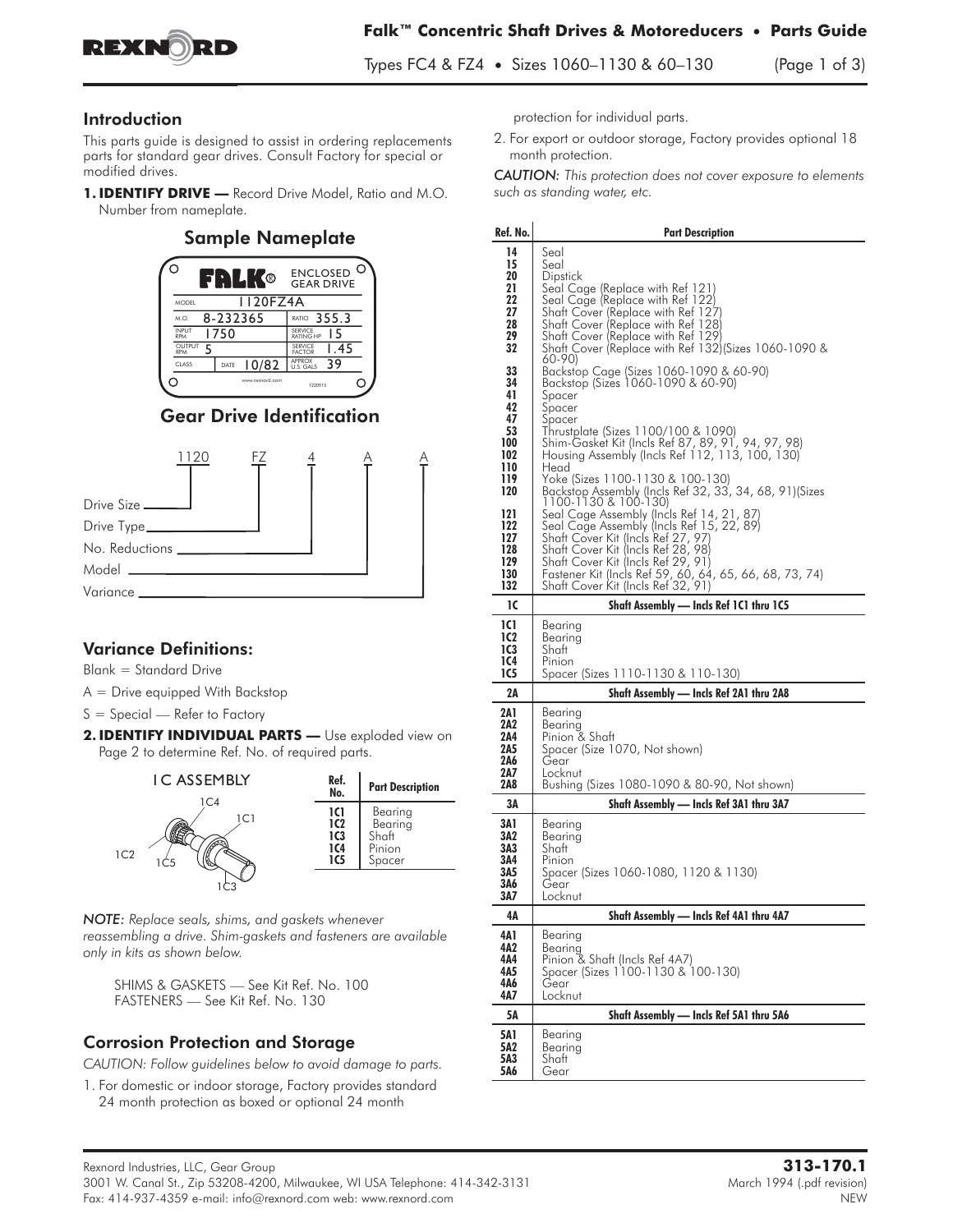

(Page 2 of 3) Sizes 1060–1130 & 60–130 • Types FC4 & FZ4

# Parts Diagram



**313-170.1** Rexnord Industries, LLC, Gear Group March 1994 (.pdf revision) 3001 W. Canal St., Zip 53208-4200, Milwaukee, WI USA Telephone: 414-342-3131 MEW<br>Fax: 414-937-4359 e-mail: info@rexnord.com web: www.rexnord.com Fax: 414-937-4359 e-mail: info@rexnord.com web: www.rexnord.com